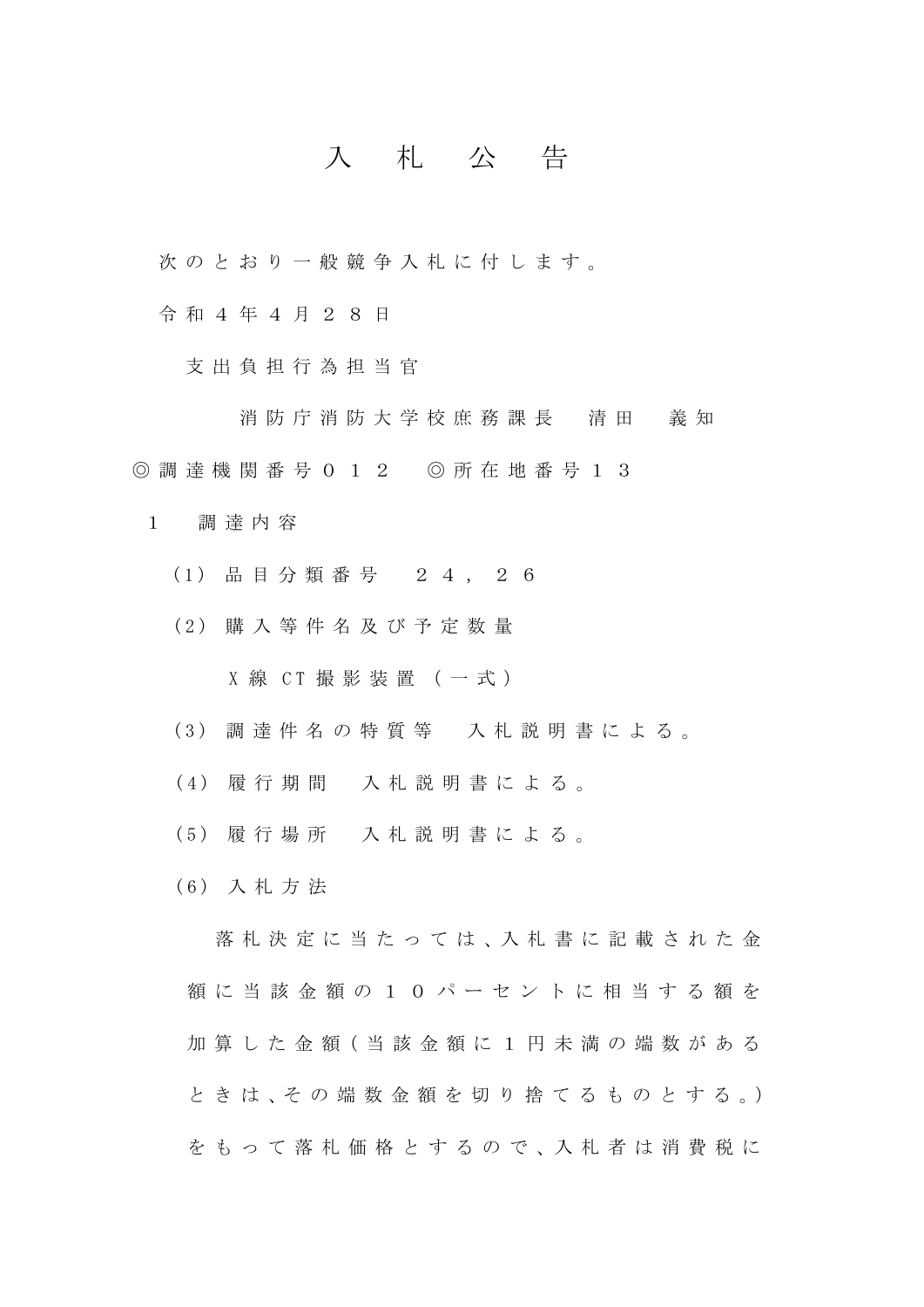係る課税事業者であるかを 問わず、見積もった契約金額の110分の100 に相当する金額を入札書に記載すること。

- 2 競争参加資格
	- (1) 予算決算及び会計令(以下 、 「予決令」とい う 。)第 7 0 条の規定に該当しない者であること。 なお、未成年者、被保佐人又は被補助人であっ て、契約締結のために必要な同意を得ている者 は 、同 条 中 、特 別 な 理 由 が あ る 場 合 に 該 当 す る 。 (2) 予決令第 7 1 条の規定に該当しない者であるこ と 。
		- (3) 令和 4 · 5 · 6 年 度 総 務 省 競 争 参 加 資 格 (全 省庁統一資格)において「物品の販売(精密機 器類又はその他) 」 の資格等級A、 B 、C又は D に格付けされた 競争参加資格を有する者であ ること。
		- (4) 総務省及び他省庁等における指名停止措置要 領に基づく指名停止を受けている期間中でない こと。 ただし、他省庁等における処分期間につ いては、総務省の処分期間を超過した期日は含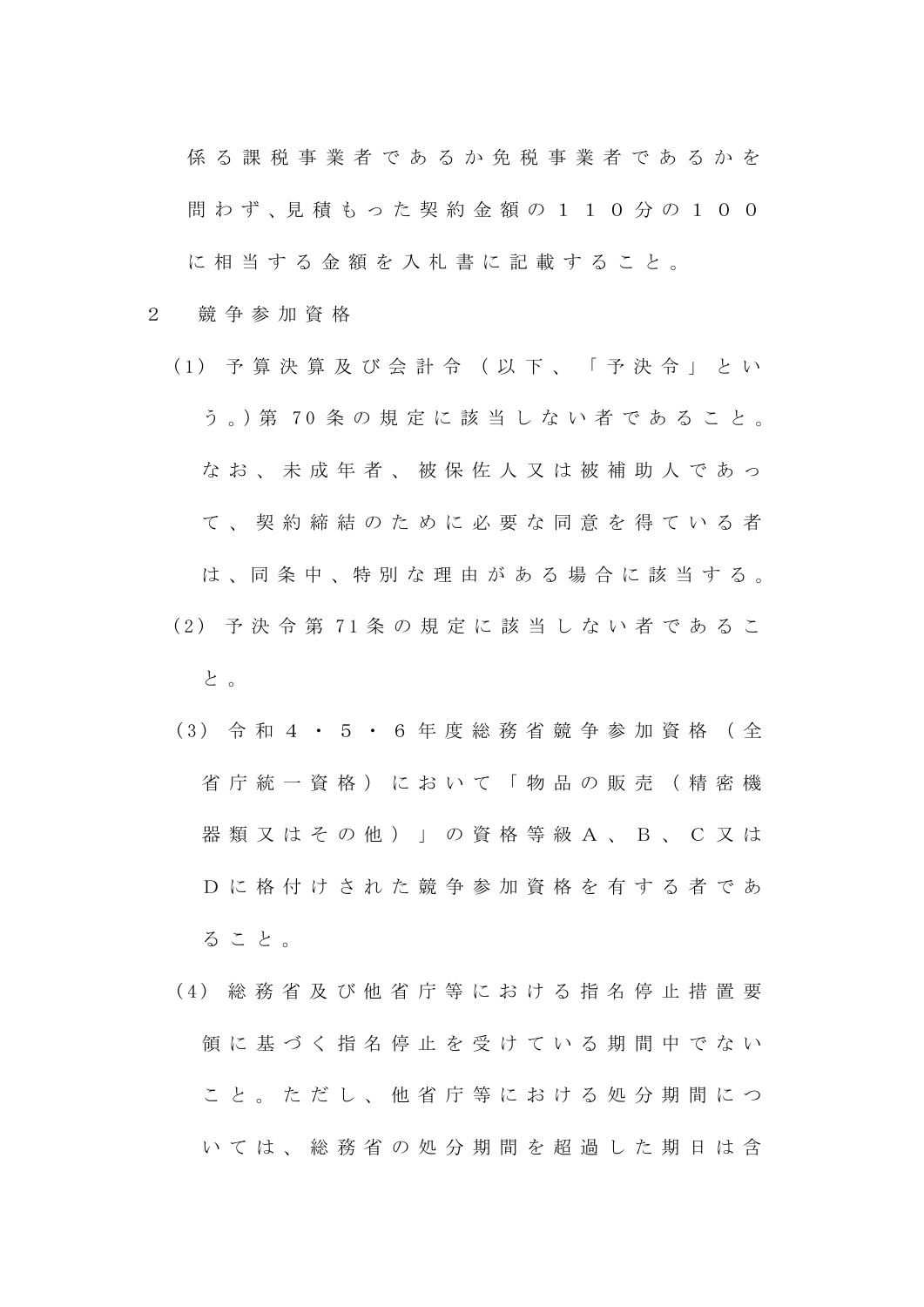めない。

- (5) 入札説明書の交付を受けた者であること。
- (6) その他入札説明書による。
- 3 入 札 説明書の交付場所等
	- (1) 入 札 説 明 書 の 交 付 場 所 、契 約 条 項 を 示 す 場 所 、

入札書の提出場所及び問い合わせ先

- 〒 182 8508 東京都調布市深大寺東町4-35
- 3

消防庁消防大学校

庶務課 児 山

電 話 0422 - 4 6 - 1 7 2 0

( 2 ) 入 札 説 明 書の受領期限

令 和 4 年 6 月 1 6 日 午 後 5 時 0 0 分

( 3 ) 開札の日時及び場所

令 和 4 年 6 月 2 4 日 午 後 2 時 0 0 分

- 消防大学校 消防研究センター2階 小会議室
- 4 その他
	- (1) 契約手続きにおいて使用する言語及び通貨

## 日本語及び日本 国 通 貨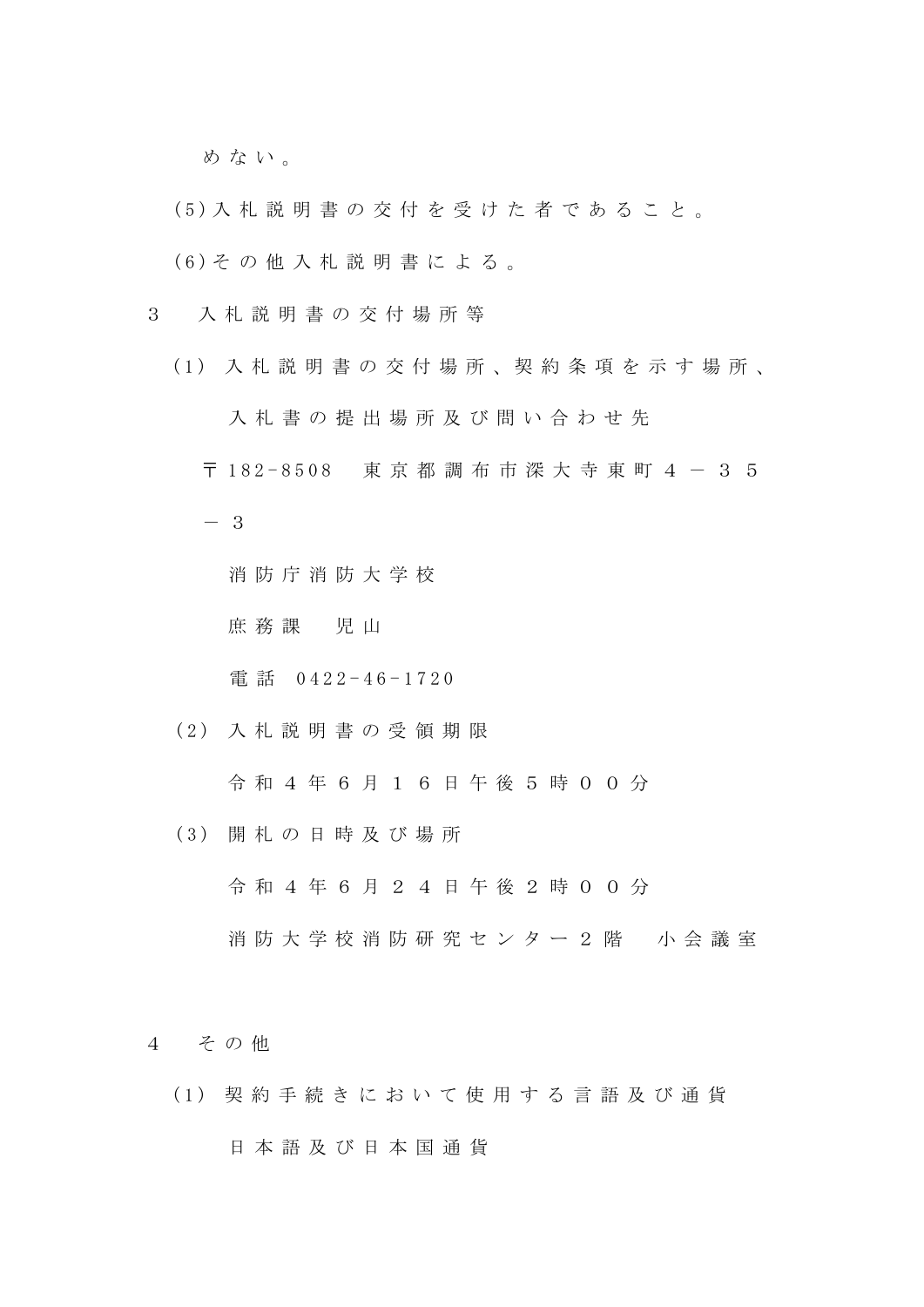(2) 入札保証金及び契約保証金 免 除

(3) 入札者に要求される事項

入札者は、開札日の前日までの間において、支 出負担行為担当官から当該書類に関し説明を求 め ら れ た 場 合 は、そ れ に 応 じ な け れ ば な ら な い。 (4) 入札の無効

本公告に示した競争参加資格のない者の提出 した入札書及び入札に関する条件に違反した入 札 書 は無効とする。

- (5) 契約書作成の要否 要
- (6) 落札者の決定方法

予決令第 79 条の規定に基づいて作成された予 定価格の制限の範囲内で 、最 低 価 格 で 有 効 な 入 札 を行った入札者を落札者とする。

(7) その他

詳細は入札説明書のとおりとする。

5 Summary

(1) Official in charge of disbursement of the procuring entity : Yoshitomo Kiyota, Director of the General Affairs Department,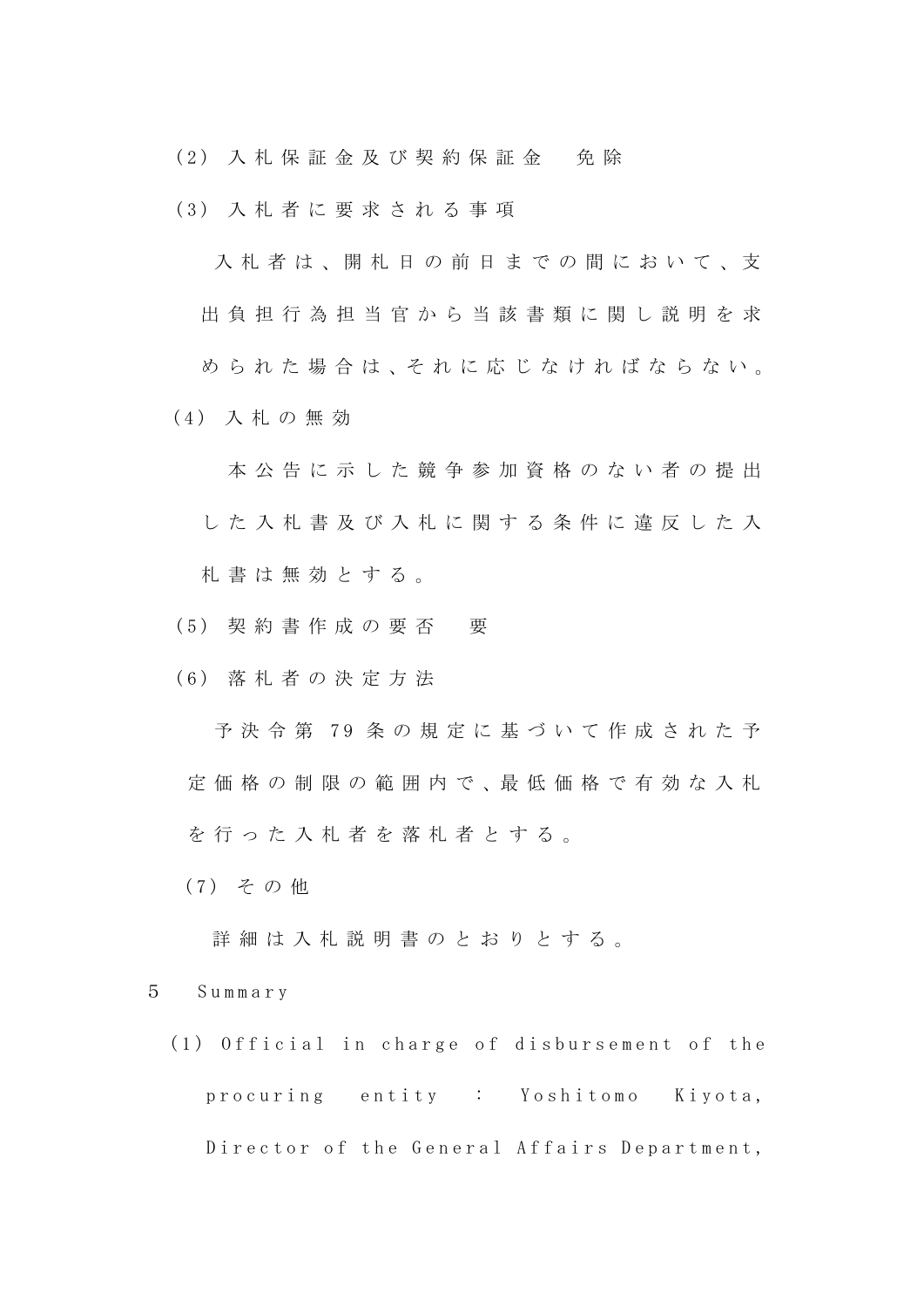Fire and Disaster Management College

- (2) Classifi cation of the products to be p rocured: 2 4 , 2 6
- (3) Nature and quantity of the products to be purchased: A full set of X-ray CT scanner.
- (4) Delivery period:

as shown in the tender documentation

(5) Delivery place:

as shown in the tender documentation

- (6) Qu alification for participating in the tendering procedures: Suppliers eligible for participating in the proposed tender are those who shall:
	- ① not come under Article 70 of the Cabinet Order concerning the Budget, Auditing and Accounting. Furthermore, minors, Person under Conservatorship or Person under Assistance that obtained the consent necessary for concluding a contract may be applicable under cases of special reasons